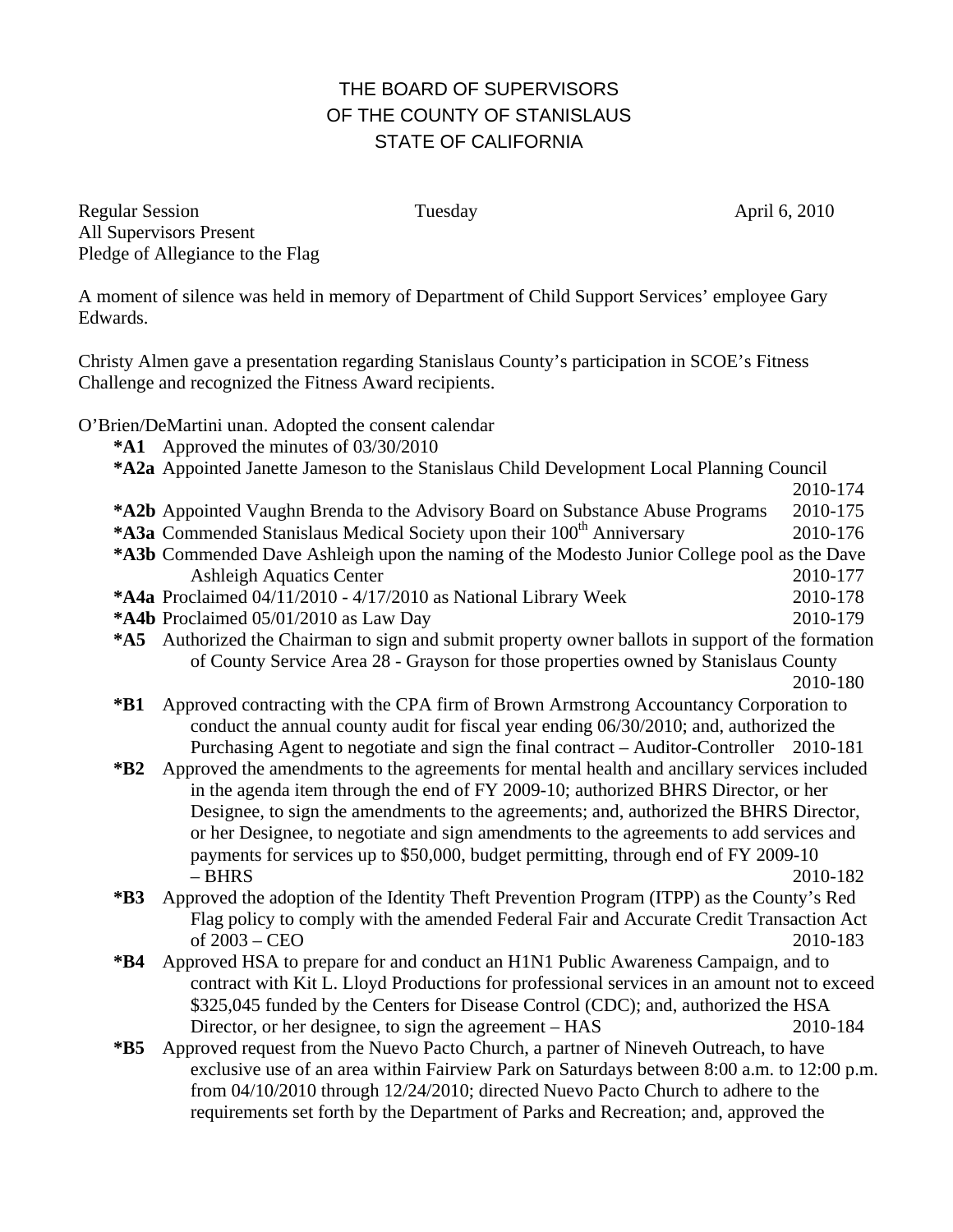waiver of fees for exclusive use and reservation for this outreach service – Parks and Recreation 2010-185

- **\*B6** Approved request from the District Attorney Victim Services Unit to have exclusive use of the Courthouse lawn park and the Victim's Garden of Healing for the National Crime Victims' Rights Week Event on Wednesday, 04/21/2010 beginning at 9:00 a.m. and ending at 3:00 p.m.; directed District Attorney Victim Services to adhere to the requirements set forth by the Department of Parks and Recreation; and, approved the waiver of fees for exclusive use – Parks and Recreation 2010-186
- **\*B7** Approved request from the Central Coast Racers Under the Son to have exclusive use of Deer Creek Campgrounds and the Recreation Hall at Frank Raines Regional Park for their 2<sup>nd</sup> Annual Fun Run beginning at 10:00 a.m. on Friday, 04/16/2010 and ending on Sunday, 04/18/2010; and, directed the Central Coast Racers Under the Son to adhere to the requirements set forth by the Department of Parks and Recreation – Parks and Recreation 2010-187
- **\*B8** Accepted the Stanislaus County Treasury Pool's February 2010 Monthly Investment Report as prepared by the Stanislaus County Treasurer-Tax Collector's Office and reviewed for conformity with the Stanislaus County Treasury Pool Investment Policy by the Treasurer-Tax Collector and has been distributed to the Stanislaus County Treasury Pool Oversight Committee; and, authorized the Chairman to sign on behalf of the Board of Supervisors that the report has been reviewed and accepted  $- T/TC$  2010-188
- **\*B9** Authorized the CEO to award a contract for professional architectural design services for the development of a comprehensive scope of work for Phase III tenant and site improvements needed at the Nick W. Blom Salida Library to Pacific Design Associates, Inc. of Modesto, California for the lump sum amount not to exceed \$185,652; authorized the Project Manager to issue a Notice to Proceed contingent upon receipt of proper insurance; authorized the release of Request for Proposals (RFP) for professional services such as Surveyor and Soils Engineer as long as they are within the approved budget; and, authorized the Project Manager to take actions necessary to manage the Architectural Design Phase including contracts for professional services, and amend and increase an existing Personal Services Contract for existing contract project management staff as necessary so long as the costs are allocated and within the project budget as approved by the Board of Supervisors – CEO 2010-189
- **\*B10** Approved the rescission of the 12/22/2009 authorization for the sole-source purchase of a polymerase chain reaction (PCR) system with Roche Diagnostic Corporation; approved a revised project to purchase, renovate and install a polymerase chain reaction (PCR) system for the Health Services Agency Public Health Laboratory; authorized the Purchasing Agent to issue three separate purchase orders for the sole-source purchases as approved by the State of California: California Emergency Management Agency (CAL-EMA) Grants Management Division for FY 09 State Homeland Security Grant Program of a polymerase chain reaction (PCR) system, to include Applied Biosystems for the ABI 7500 Fast DX; Roche MagNA Pure LC 2.0 System; and the QIAcube within the previously approved project budget; and, authorized the CEO or his designee to execute and sign the agreements for the purchase of the Applied Biosystems for the ABI 7500 Fast DX; Roche MagNA Pure LC 2.0 System; and the QIAcube within the previously approved project budget – CEO 2010-190
- **\*C1** Adopted a Resolution of Necessity to acquire Real Property or Interest in Real Property by Eminent Domain for the State Route 219 widening project, Parcel Owner HAJ Ranch, a Partnership, et al., for APN: 004-068-007, and make the findings contained therein – PW 2010-191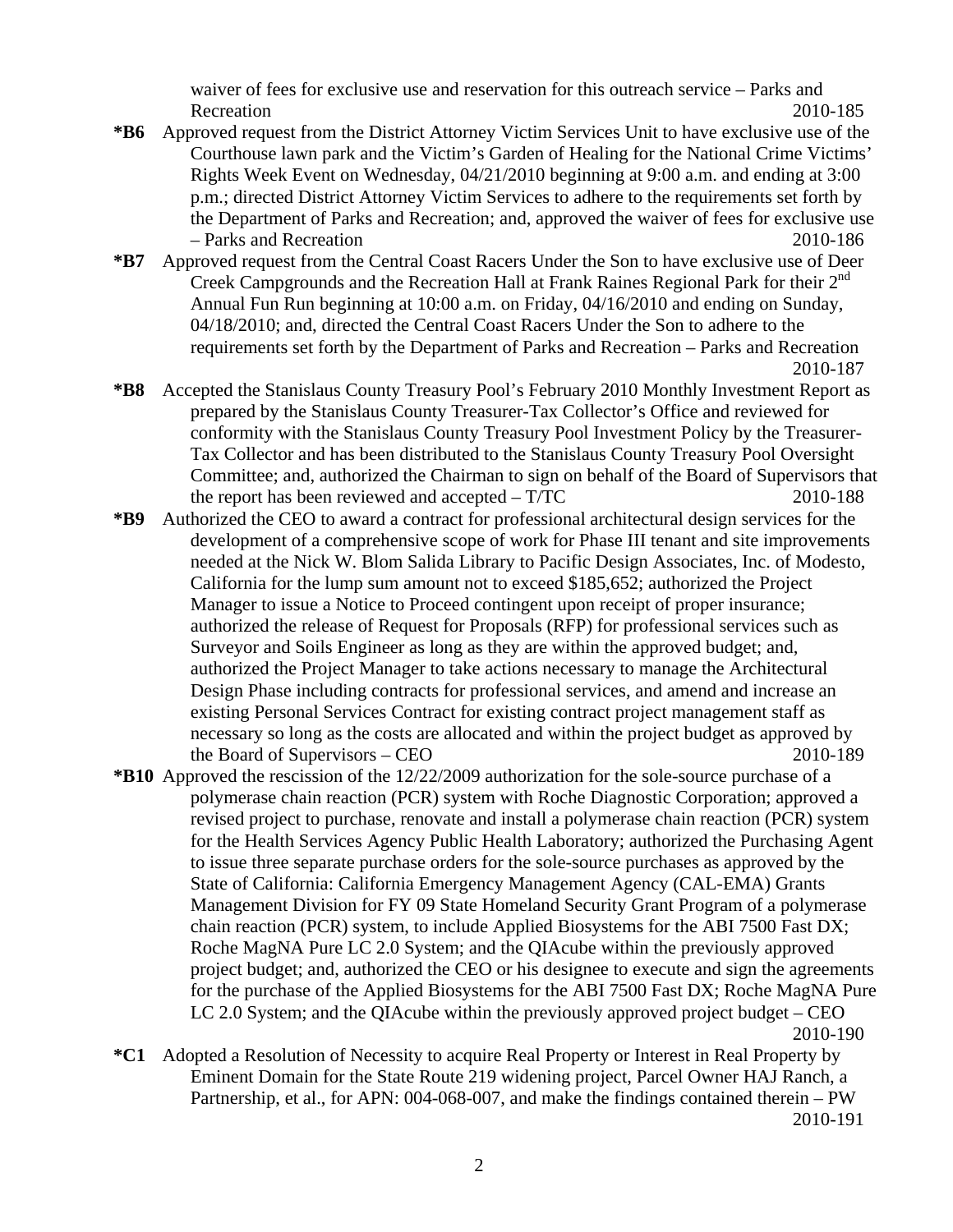**\*D1** Set a public hearing for 04/20/2010, at 6:40 p.m., to consider Planning Commission's recommendation for approval of General Plan Amendment No. 2009-01 and Rezone Application No. 2009-02, Derrel's Mini Storage, located at 5019 Tunson Road, on the west side of Tunson Road, near the northwest corner of Kiernan Avenue and Tunson Road, just outside of the City of Modesto Sphere of Influence, APN: 004-057-010; and, authorized the Clerk of the Board to publish notice of hearing as required by law – Planning

ORD-55-M1 2010-192

- **\*D2** Set a public hearing on 04/20/2010, at 6:35 p.m., to consider Planning Commission's recommendation for approval of General Plan Amendment No. 2009-04, Housing Element Update, adoption of an update of the Housing Element of the Stanislaus County General Plan - the changes are to State of California Department of Housing and Community Development (HCD) guidelines for context of a housing element; and, authorized the Clerk of the Board to publish notice of hearing as required by law – Planning 2010-193
- **\*D3** Authorized the expenditures of Public Facility Fees to fund completion of the Comprehensive General Plan Update; and directed the Auditor-Controller to increase appropriations and estimated revenues in the amount of \$306,226 for the Department of Planning and Community Development to complete the Comprehensive General Plan Update, as detailed in the Budget Journal form – Planning M-64-I-5 2010-194

O'Brien/Chiesa unan. **9:05 am** Conducted a public hearing to consider adoption of a Negative Declaration for the JND Thomas Co., Inc., application for permit to operate a Food Processing By-product use site pursuant to CEQA Guidelines §15074(b), by finding on the basis of the whole record, including the Initial Study and any comments received, that there is no substantial evidence the project will have a significant effect on the environment and that the Negative Declaration reflects the Department's independent judgment and analysis; and, ordered the filing of a Notice of Determination with the Stanislaus County Clerk-Recorder's office pursuant to Public Resources Code §21152 and CEQA Guidelines §15075 – DER 2010-196

Chiesa/Monteith unan. **B11** Approved agreements with the following labor organizations to implement a 5% salary cost reduction in FY 2010-2011 and 2011-2012: AFSCME Local 10/Stanislaus County Employee Association; Service Employee International Union (SEIU 521); Deputy Sheriffs' Association; Stanislaus Sworn Deputies Association; Stanislaus County Deputy Probation Officers' Association; California Nurses' Association; Stanislaus County Group Supervisors' Association; County Attorneys' Association; Stanislaus Regional Emergency Dispatchers' Association; Stanislaus County Sheriff Supervisors' Association; Stanislaus County Sheriff Management Association; and Stanislaus County District Attorney Investigators' Association; authorized the implementation of a five percent (5%) salary cost reduction for unrepresented Management and Confidential employees and all Elected Officials in FY 2010-2011 and 2011-2012; **amended** Staff Recommendation No. 2 to exclude the Treasurer/Tax-Collector from the five percent (5%) salary cost reduction; authorized the implementation of a Voluntary Separation/Retirement Incentive Program for represented and unrepresented employees in FY 2010-2011; directed the CEO to prepare necessary actions to modify retirement benefits for unrepresented employees hired after  $12/31/2010$  to the former Tier Two retirement benefit structure in place prior to March 2002 (reduced benefit formula; 2% at age 61 for miscellaneous employees and 2% at age 50 for safety employees); authorized the CEO or designee and all parties to sign the agreements; authorized the CEO and County Auditor-Controller to implement all terms and conditions of the approved agreements in compliance with applicable State and Federal laws; and, directed the CEO to return to the Board of Supervisors prior to the end of April, 2010, with the specific accompanying Labor Agreements by Bargaining Unit which include Extensions and Terms negotiated in conjunction with the Labor Cost Reduction Agreements – CEO 2010-195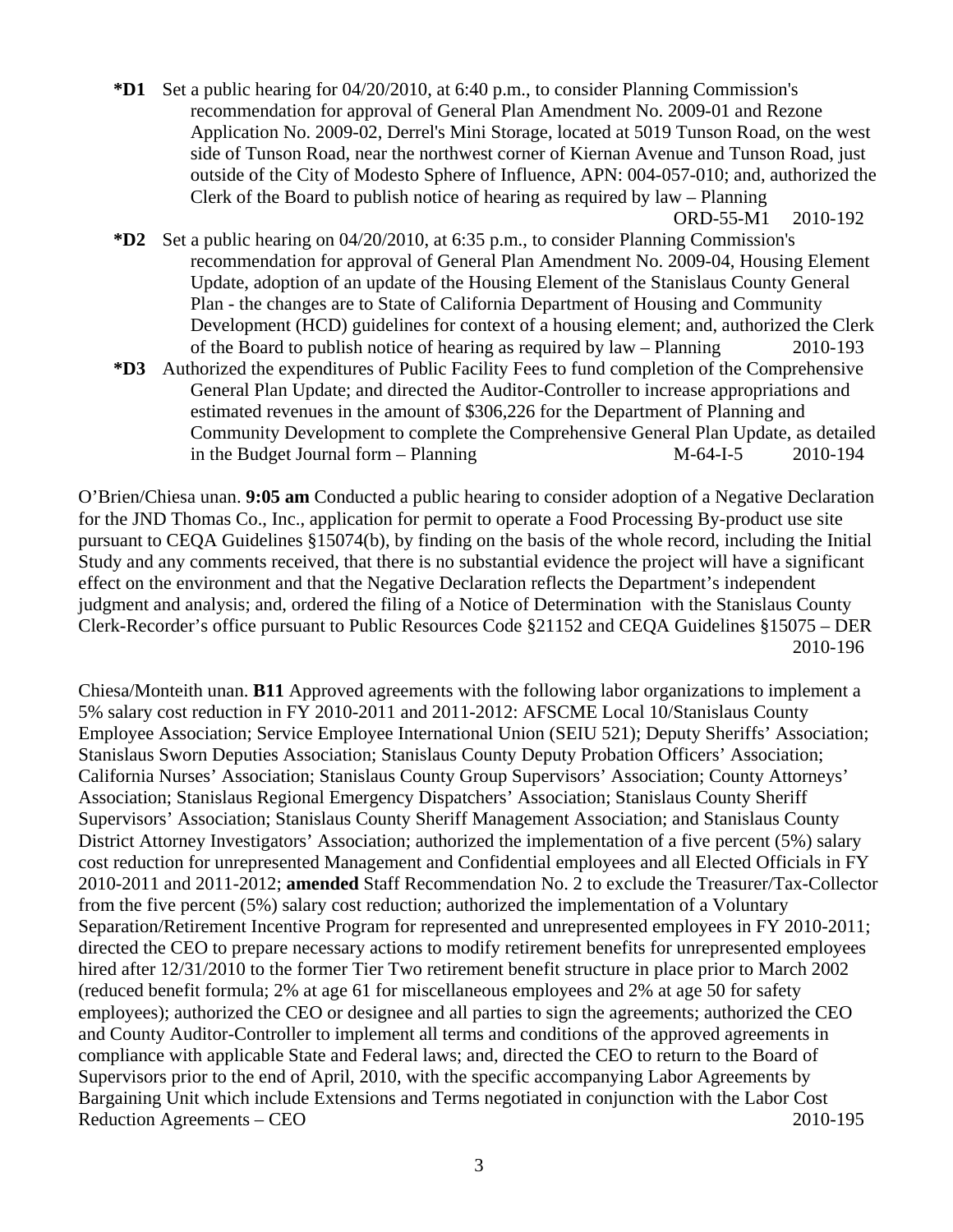**Corr 1** Referred to County Counsel, a letter from the Building Industry Association of Central California regarding Williamson Act Contract decisions by the Board of Supervisors.

**Corr 2** Referred to HSA, a letter from Doctors Medical Center regarding their decision to cease the operation of the Sweet Success Diabetic Program.

**Corr 3** Referred to the Agricultural Commissioner and Sealer of Weights and Measures, a notice from the Central Valley Salinity Alternatives for Long-term Sustainability regarding upcoming public workshops.

**Corr 4** Referred to the CEO and the Sheriff, a letter from the Superior Court of the State of California in Stanislaus County regarding how the budget cuts in the Sheriff's Department are impacting the Drug Court Program.

**Corr 5** Referred to the Fish and Wildlife Commission, a letter from the State Department of Fish and Game regarding the upcoming decision on whether the Pacific fisher warrants listing as an endangered or threatened species.

**Corr 6** Referred to the Department of Public Works, a notice from the California High-Speed Rail Authority on meetings and information regarding the Bay Area to Central Valley High-Speed Train (HST) Revised Draft Program Environmental Impact Report (EIR) Material.

**Corr 7** Acknowledged receipt and referred to the CEO, the reports concerning the Projected Budget for FY 2010-2011; Leases, Prices, Concessions, Fees; and, the Schedule for the 2010-2011 Season from Gallo Center for the Arts.

**Corr 8** Referred to the Agricultural Commissioner and Sealer of Weights and Measures, CEO-Office of Emergency Services, and the Stanislaus Economic Development and Workforce Alliance, a letter from the California Emergency Management Agency regarding the President's disaster declaration on 03/08/2010, for several California counties and their contiguous counties including Stanislaus County, due to damages caused by severe winter storms, flooding, and debris and mud flows that occurred 01/17/2010, through 02/06/2010.

**Corr 9** Acknowledged receipt of claims and referred to the CEO-Risk Management Division the following claims: Vincente O. Pulido Jr.; Mitchell Alexander Coleman; Randy Thomas and Heirs-at-Law of Jeffrey R. Thomas; and, Marsha Rios.

The CEO reported that SB 1356 (Denham), which would provide reimbursement to counties for homicide trials for law enforcement officers killed in the line of duty, has a hearing date set for 04/07/10. AB 1770 (Galgiani), which would allow the County to charge a \$2.00 fee for certified copies of vital records to use for the administration of the Family Justice Center, has had its hearing date postponed. He noted that the next three weeks are going to be very busy in Sacramento, as bills with fiscal impacts have to be heard in the appropriate committees within the next three weeks. The March cash receipts from the State Controller's office will be released soon, which will give us a better indication of the Governor's May Revised Budget. There is a lot going on in Sacramento right now, which will impact Stanislaus County's FY 2010/2011 Budget.